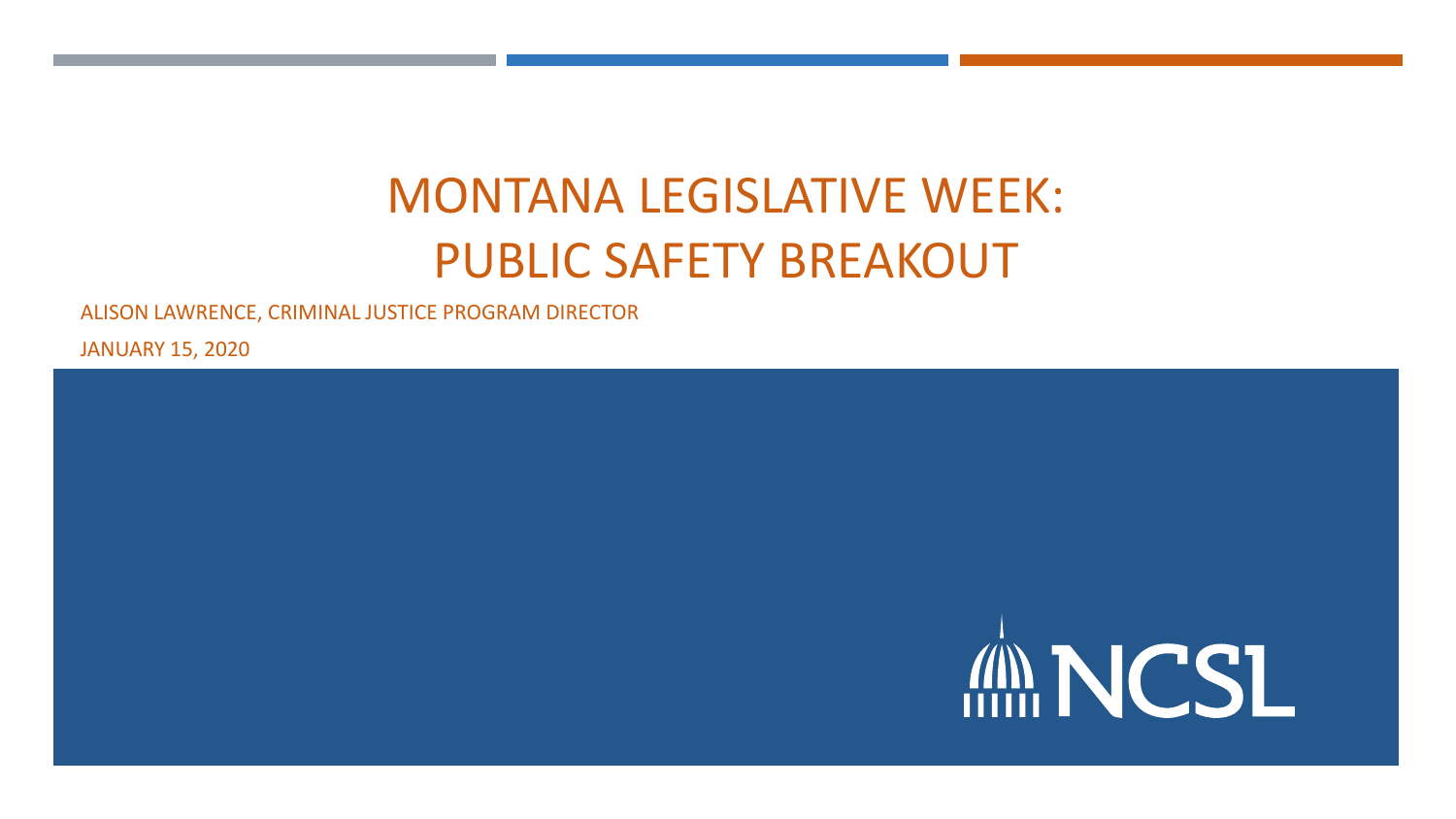## PRISON POPULATION & CRIME RATE



Source: FBI Uniform Crime Reporting & federal Bureau of Justice Statistics, 2015L

NATIONAL CONFERENCE OF STATE LEGISLATURES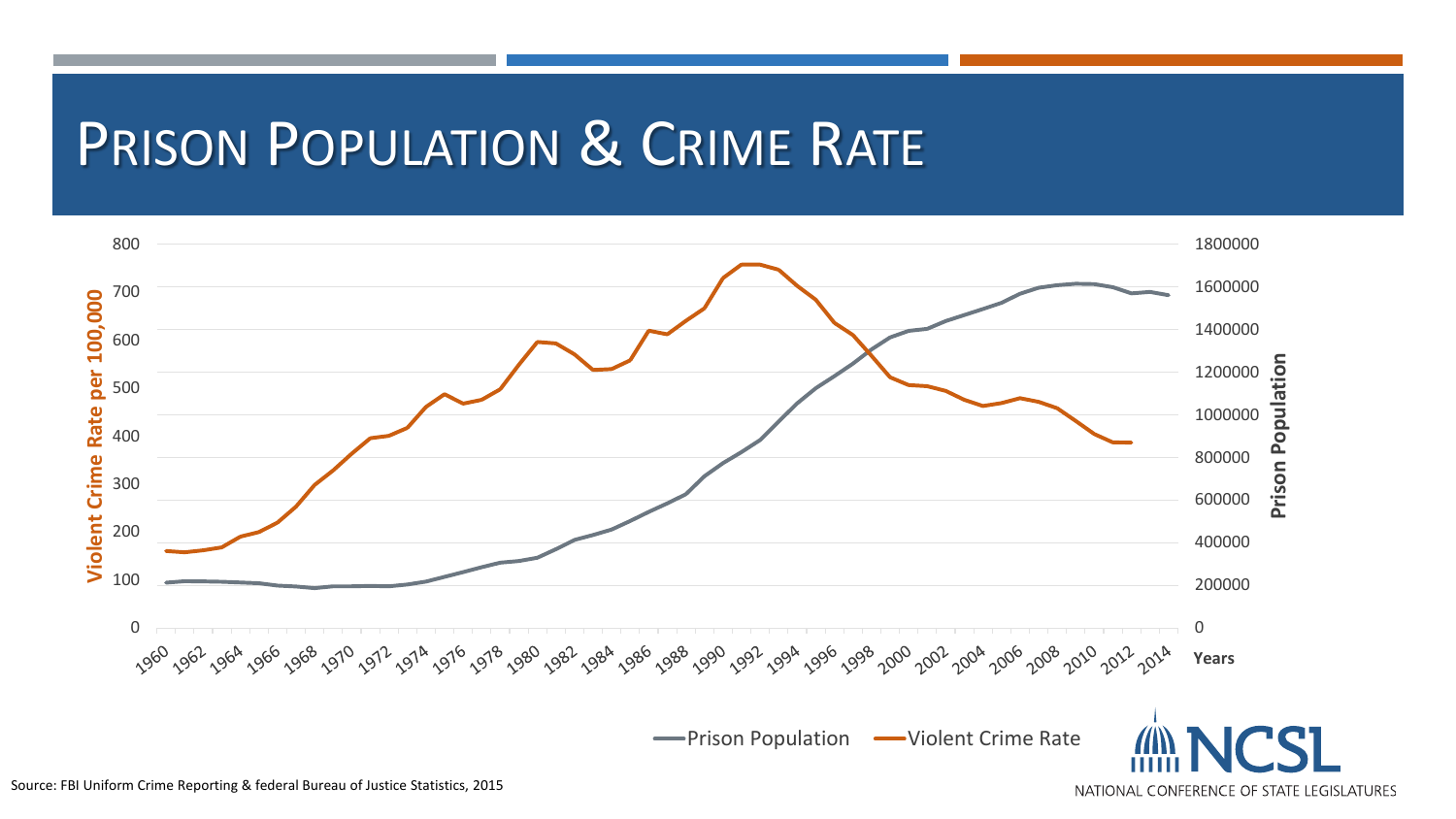### STATE CORRECTIONS BUDGETS: PORTION OF GF SPENDING



NATIONAL CONFERENCE OF STATE LEGISLATURES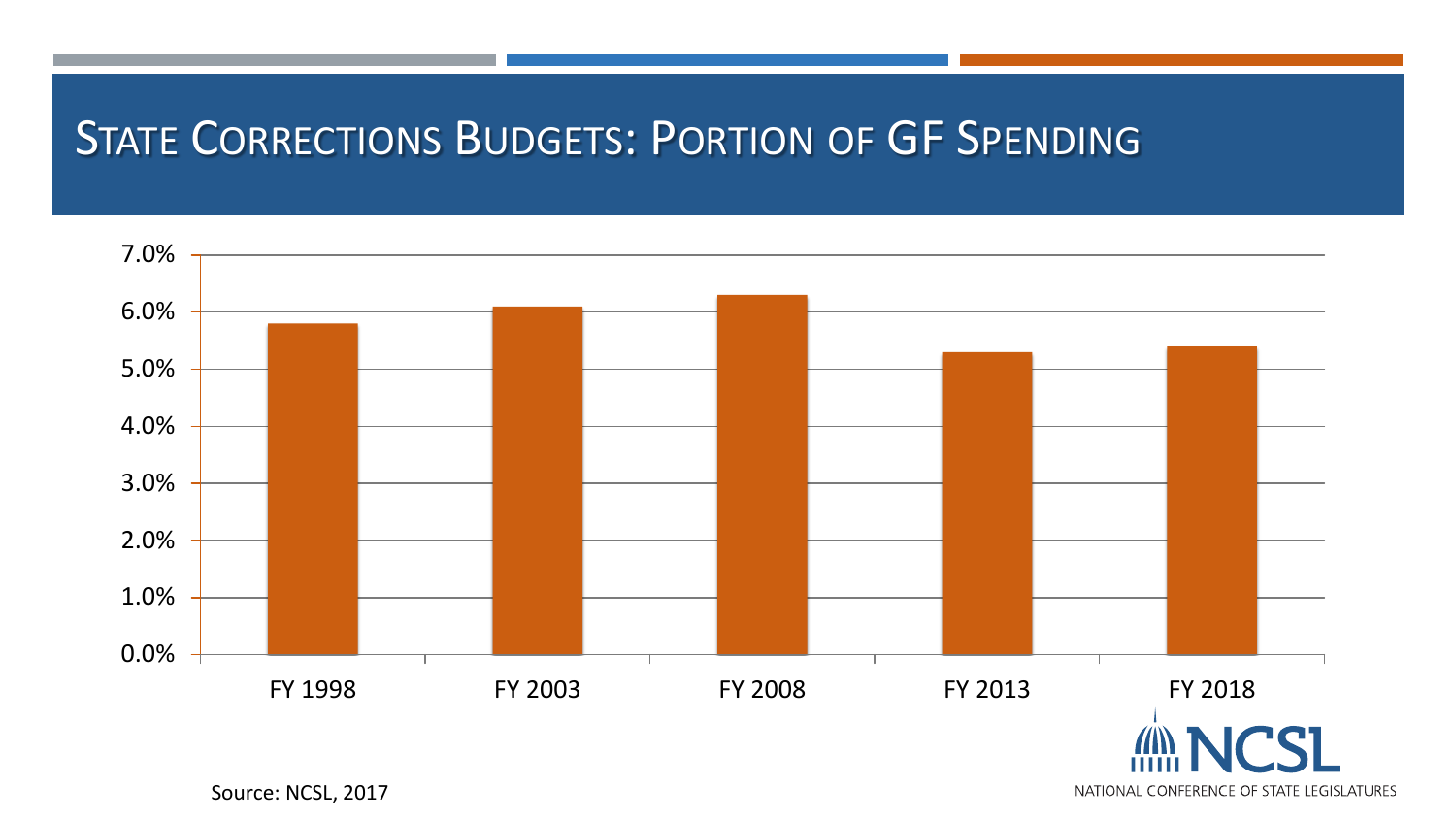

NATIONAL CONFERENCE OF STATE LEGISLATURES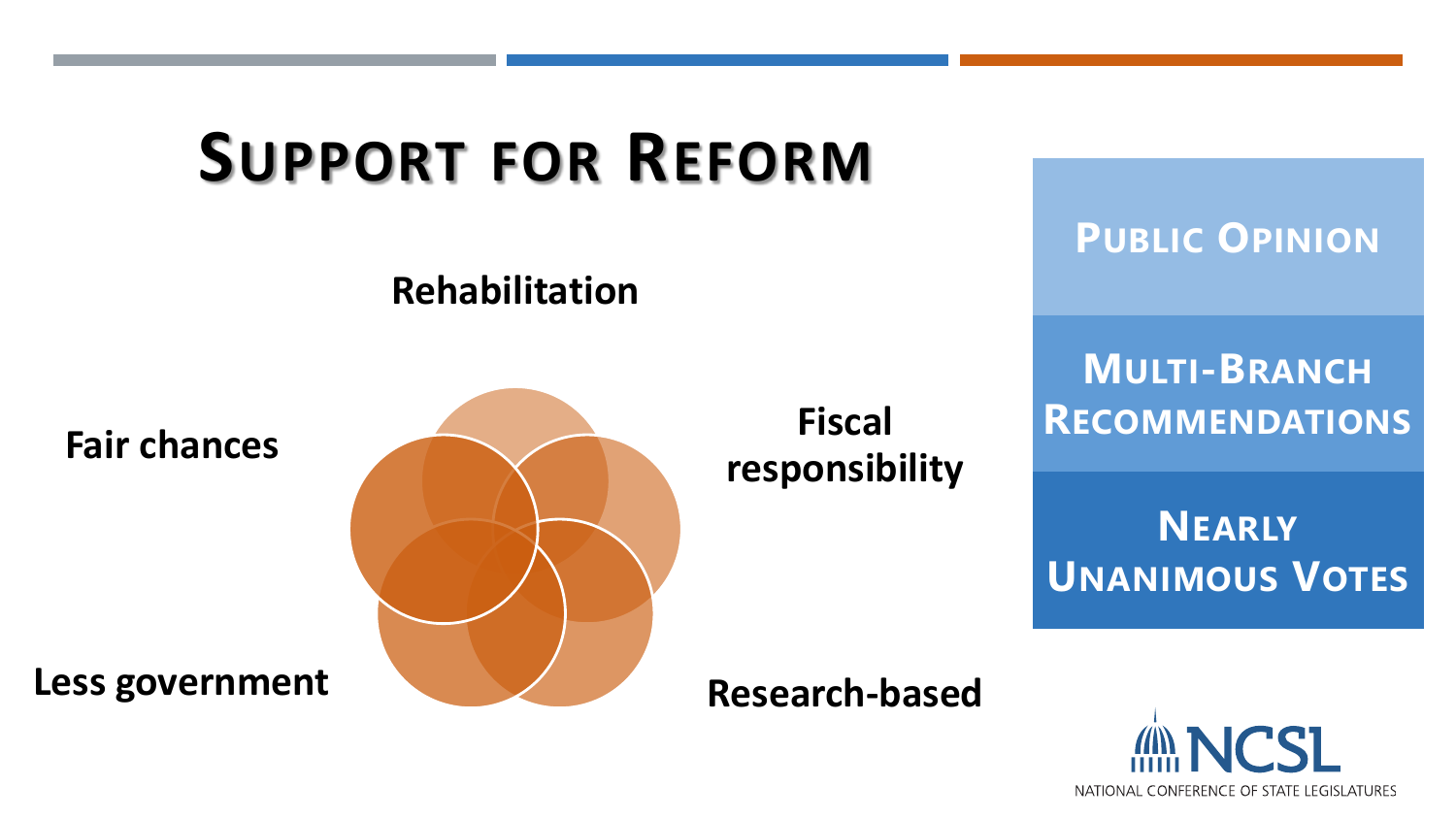

✓ Data-Driven

- ✓ Cross-Governmental
- $\checkmark$  Bipartisan

✓ **JRI**

 $\checkmark$  Results Measured

 $H$ 

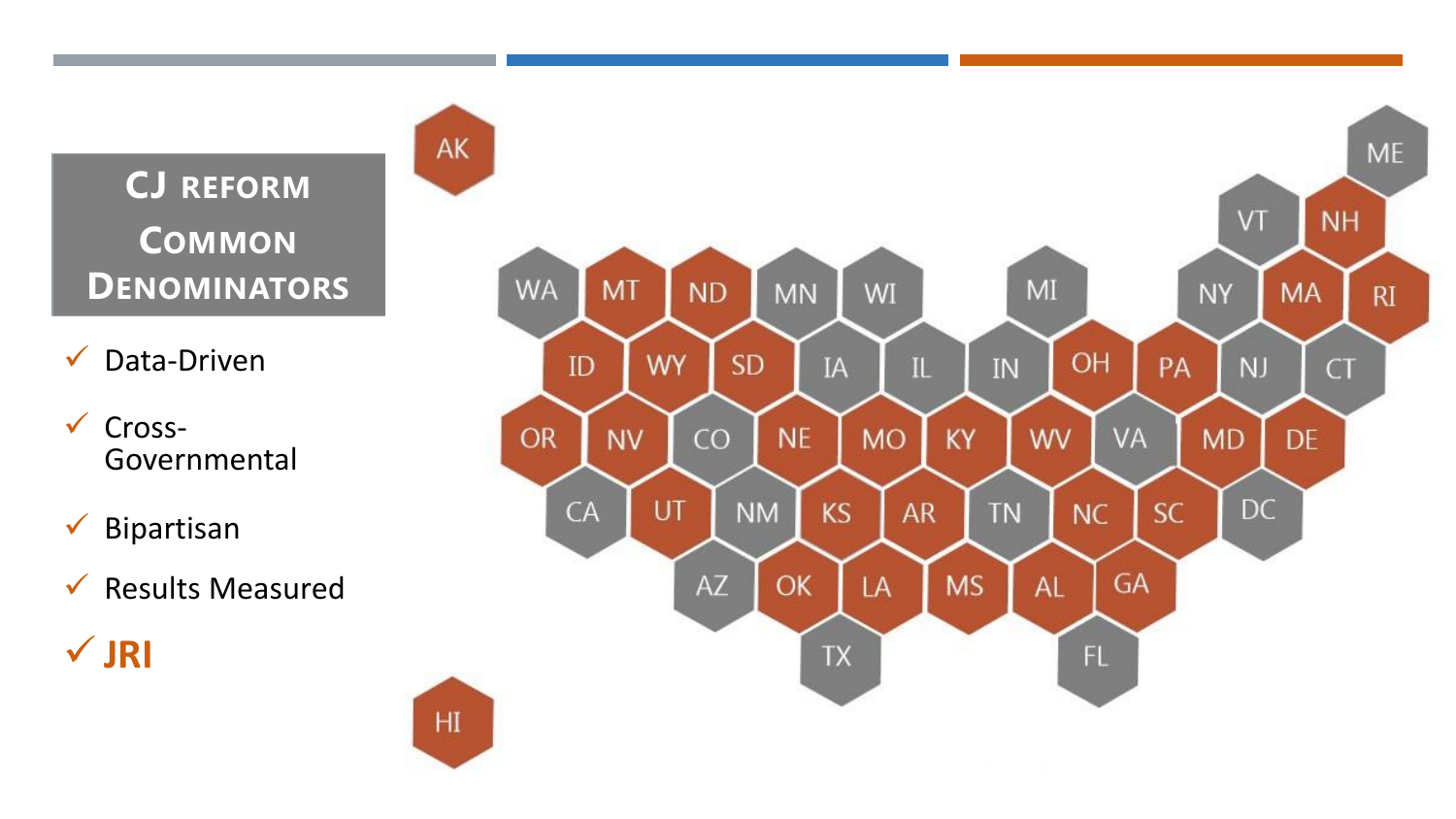## **MEASURING RESULTS**

- Control Correctional Populations
- Maintain Public Safety
- **Reduce Recidivism**
- **Hold Offenders Accountable**
- Manage Corrections Spending

#### **GOALS OF REFORM PERFORMANCE MEASURES**

- Prison Population
- Probation, Parole & Jail Populations
- Crime & Recidivism Rate
- Corrections Spending
- **E** Costs Avoided

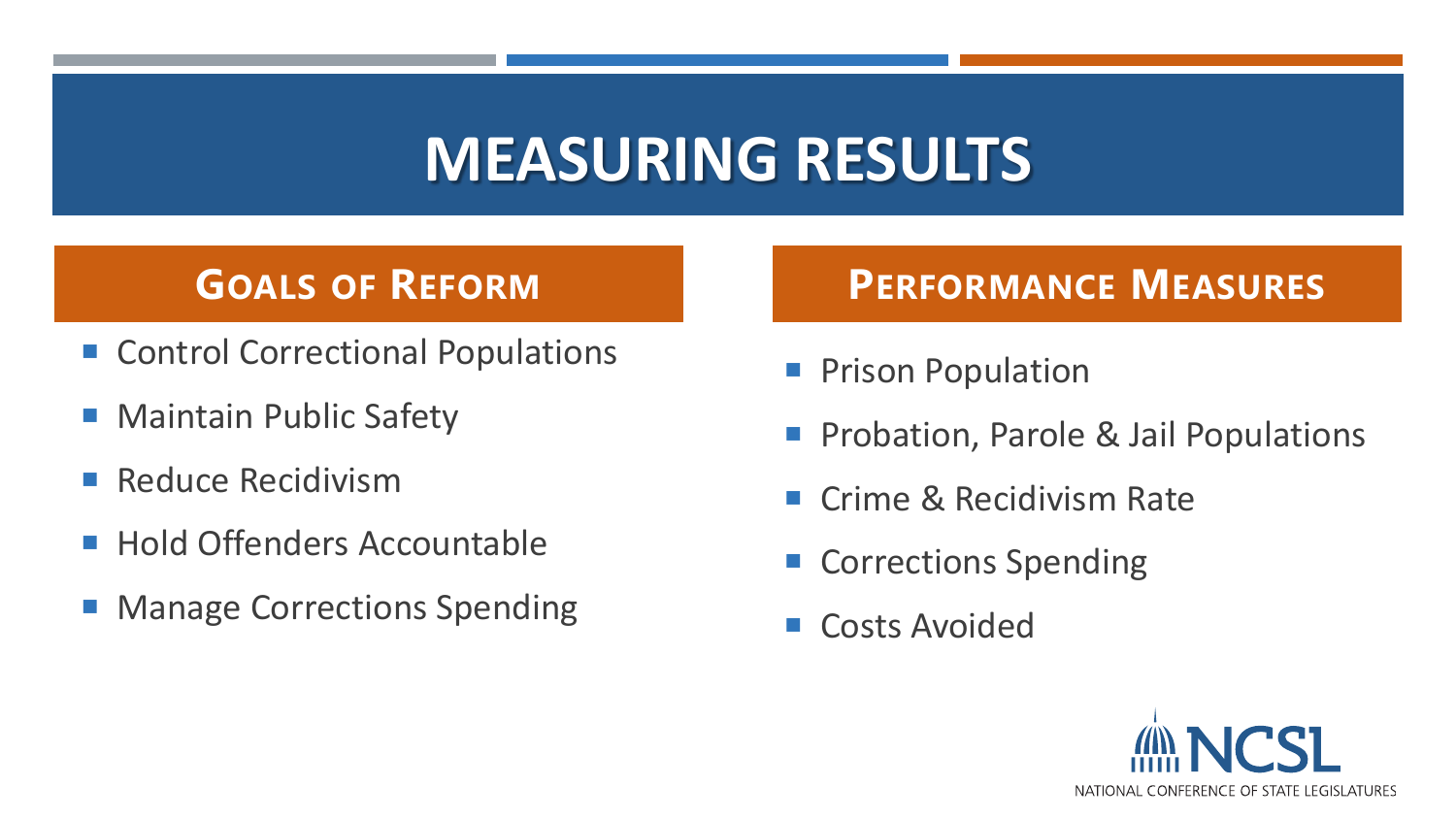# **MEASURING RESULTS**

"As chair of the oversight council, I am often asked if the PSIA is working. Such a seemingly innocuous question has no simple answer, for the PSIA houses dozens of individual yet interconnected, reforms with their own performance measures. A better question to ask is if the reforms are on the path to meet the goals and performance measure of the legislation."

Laurie Feiler, South Dakota, chair, Public Safety Improvement Act Oversight Council, Deputy Secretary of Corrections

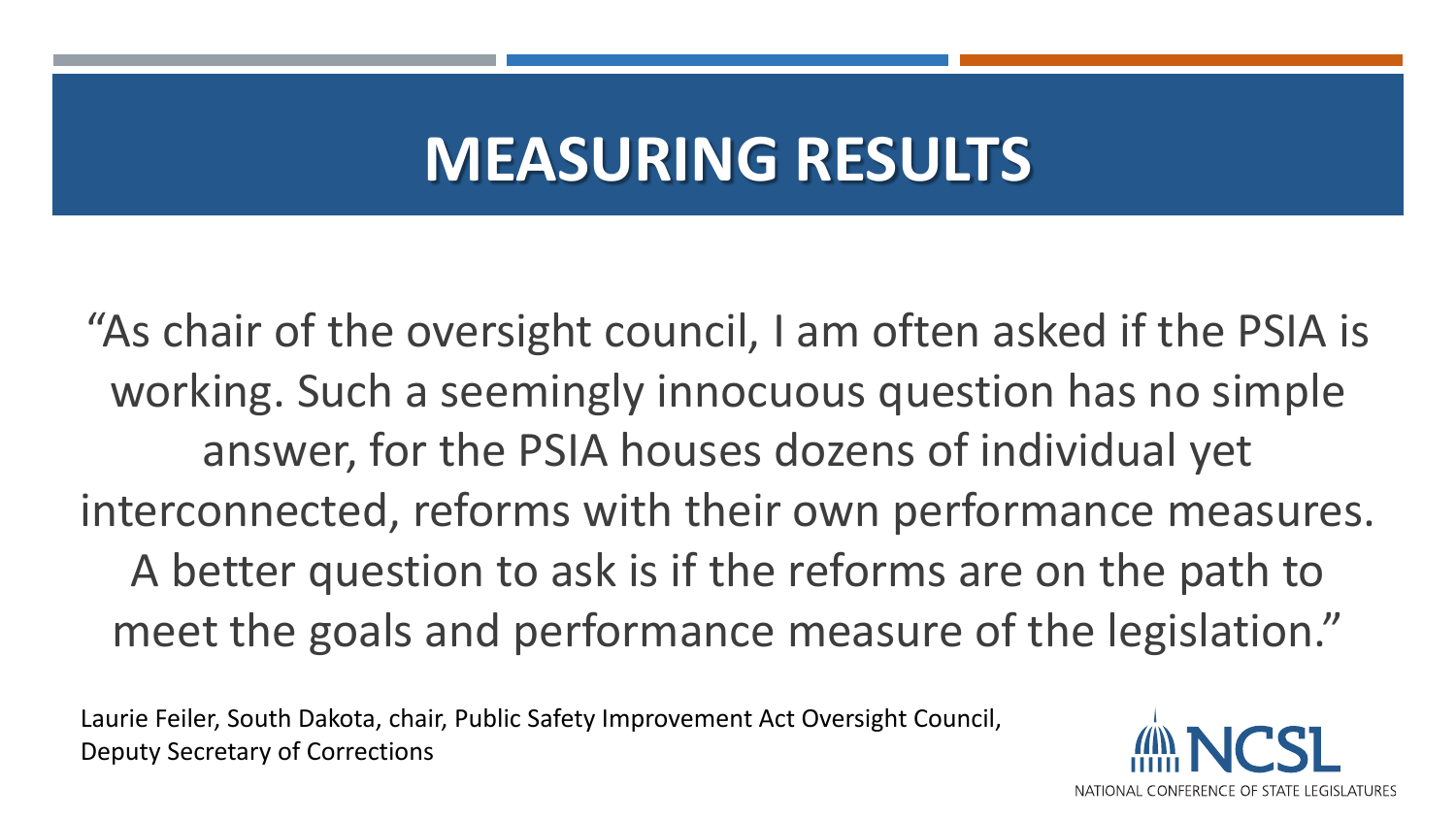## MEASURING RESULTS: STATE EXPERIENCES

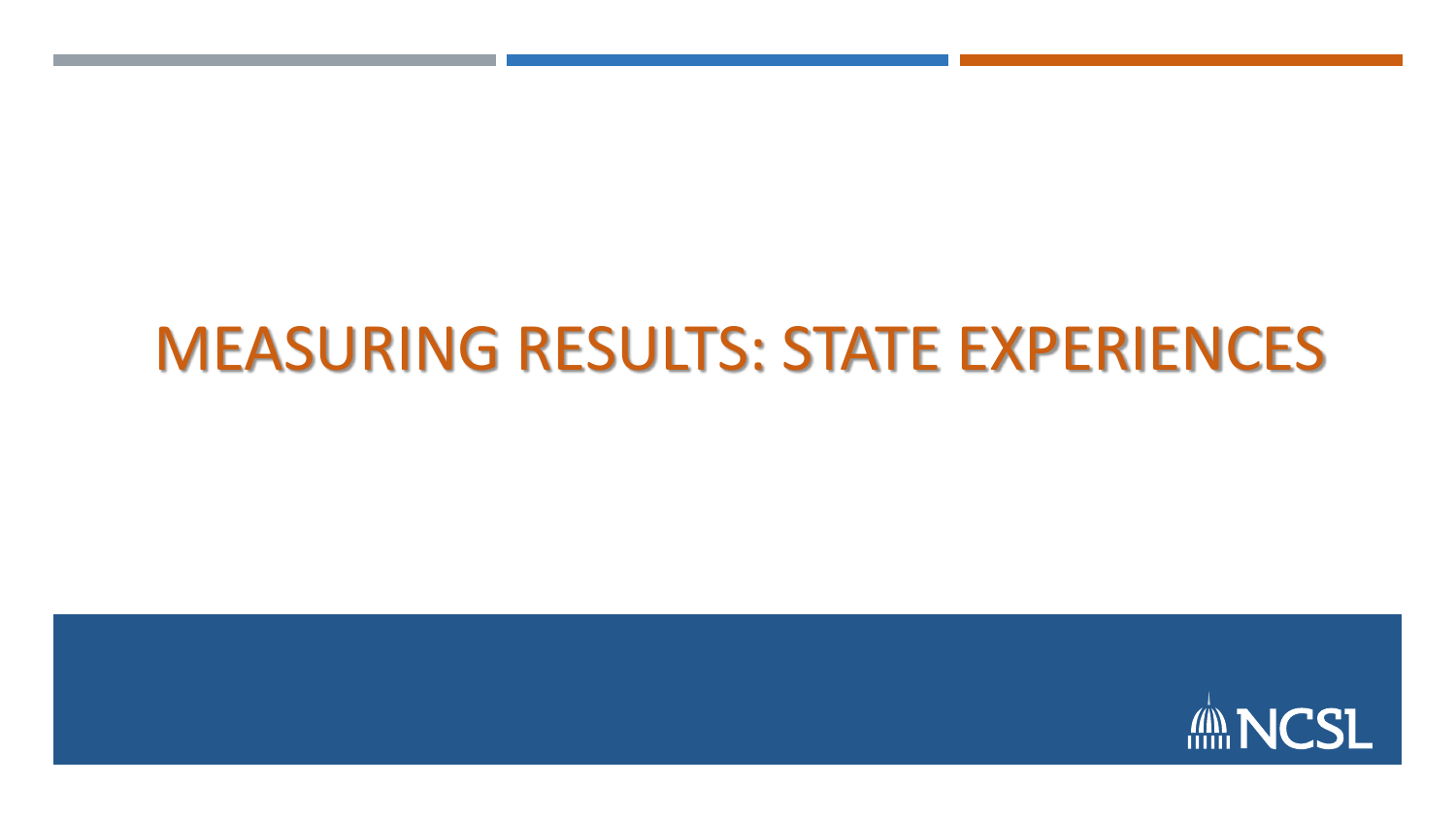## FUNDING REFORM

Justice Reinvestment Initiative

\$550 million invested (22 states FY10-FY17)

- ✓ \$156 million: community based treatment & services
- ✓ \$154 million: community supervision
- $\checkmark$  \$11 million: pretrial practices